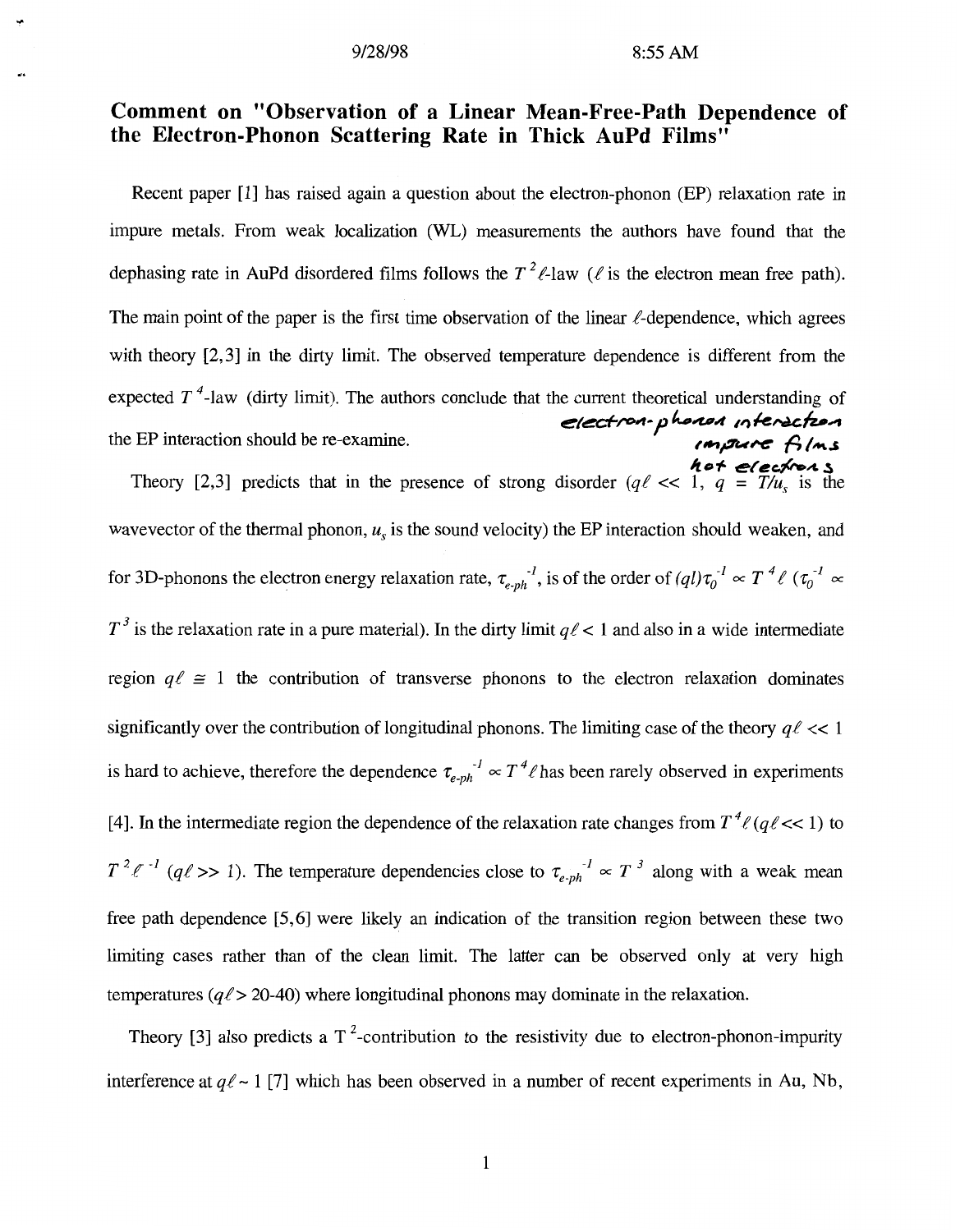AI, Be and NbC films [5,8]. The constant of EP interaction determined from the resistivity data agrees well with that found in the  $\tau$ -measurements [5].

The electron-phonon relaxation in AuPd films has been studied using both electron heating [9] and WL technique [1]. The sample used in [9] with the diffusivity  $D = 7.2$  cm  $\frac{2}{s}$  falls in the middle of the diffusivity range used in Ref. 1. If we apply theory [3] for AuPd films it gives the result shown in [Fig. 1.](#page-3-0) The experimental data of the temperature dependence  $\tau_{e}$ <sup>-1</sup> = 5×10<sup>7</sup>  $T^{3.7}$  s<sup>-1</sup> [9] were divided by factor of  $\approx 7.5$  to take into account the difference between energy averaged data of Ref. 9 and a single-electron rate of Ref. 1. The data of Ref. 9 are in very good agreement with the theory. This suggests that the results of [l] should be more carefully analyzed. The electron-electron interaction should be properly taken into account when the EP relaxation rate is determined from the WL data. The effect of the phonon dimensionality cannot be a reason for such large discrepancy. Indeed, if one assumes a 2D phonon spectrum then the exponent in the temperature dependence of the relaxation rate should be by a unity smaller than that for 3Dphonons. In contrast, as seen in Fig. 1, very thick ( $\approx 400$  nm) films of Ref. 1 demonstrate a weaker temperature dependence than a thinner (31 nm) film of Ref. 9.

The research described in this paper was carried out by the Jet Propulsion Laboratory, California Institute of Technology, under a contract with the National Aeronautics and Space Administration. Research of A.S. was supported by Humboldt Foundation.

**B.S. Karasik** <sup>1</sup> and A.V. Sergeev<sup>2</sup>

<sup>1</sup> Jet Propulsion Laboratory, California Institute of Technology, Pasadena, CA 91109, USA

 $2$  Institut für Theoretische Physik, Universität Regensburg, D-93040 Regensburg, Germany

PACS numbers: 73.61.At, 72.10.Di, 72.15.Rn, 73.20.Fz

2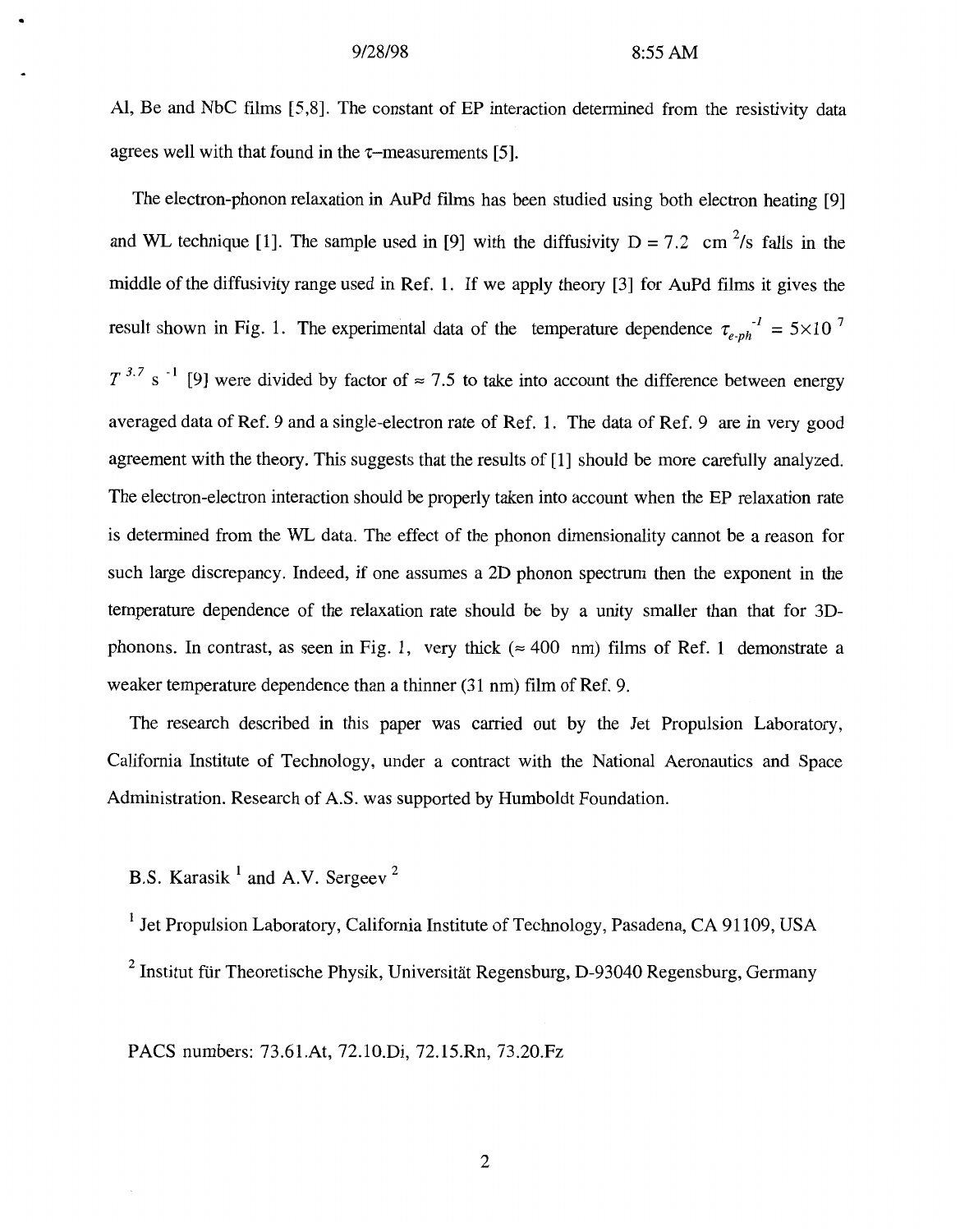- [l] Y.L. Zhong and J.J. Lin, Phys. Rev. Lett. **80,** 588 (1998).
- [2] A. Schmid, Z. Phys. **259,** 421 (1973); J. Rammer and A. Schmid, Phys. Rev. B **34,** 1352 (1986).
- [3] M.Yu. Reizer and A.V. Sergeev, JETP **63,** 616 (1986); Int. J. Mod. Phys. B **10,** 635 (1996).
- [4] Yu.F. Komnik et al., Phys. Rev. B **50,** 15298 (1994).
- [5] K.S. Il'in et al., Phys. Rev. B **57,** 15623 (1998).
- [6] P. Santhanam and D.E. Prober, Phys. Rev. B **29,** 3733 (1984); M.L. Roukes et al., Phys. Rev. Lett. **55,** 422 (1985); P.M. Echternach et al., Phys. Rev. B **46,** 10339 (1992).
- [7] M.Yu. Reizer and A.V. Sergeev, JETP **65,** 1291 (1987).
- [8] P.M. Echternach et al., Phys. Rev. B **47,** 13659 (1993); N.G. Ptitsina et al., JETP **80,** 960 (1995); N.G. Ptitsina et al., Phys. Rev. B **56,** 10089 (1997).
- [9] R.A. Lee and M.N. Wybourne, J. Phys. F 16, **L169** (1986).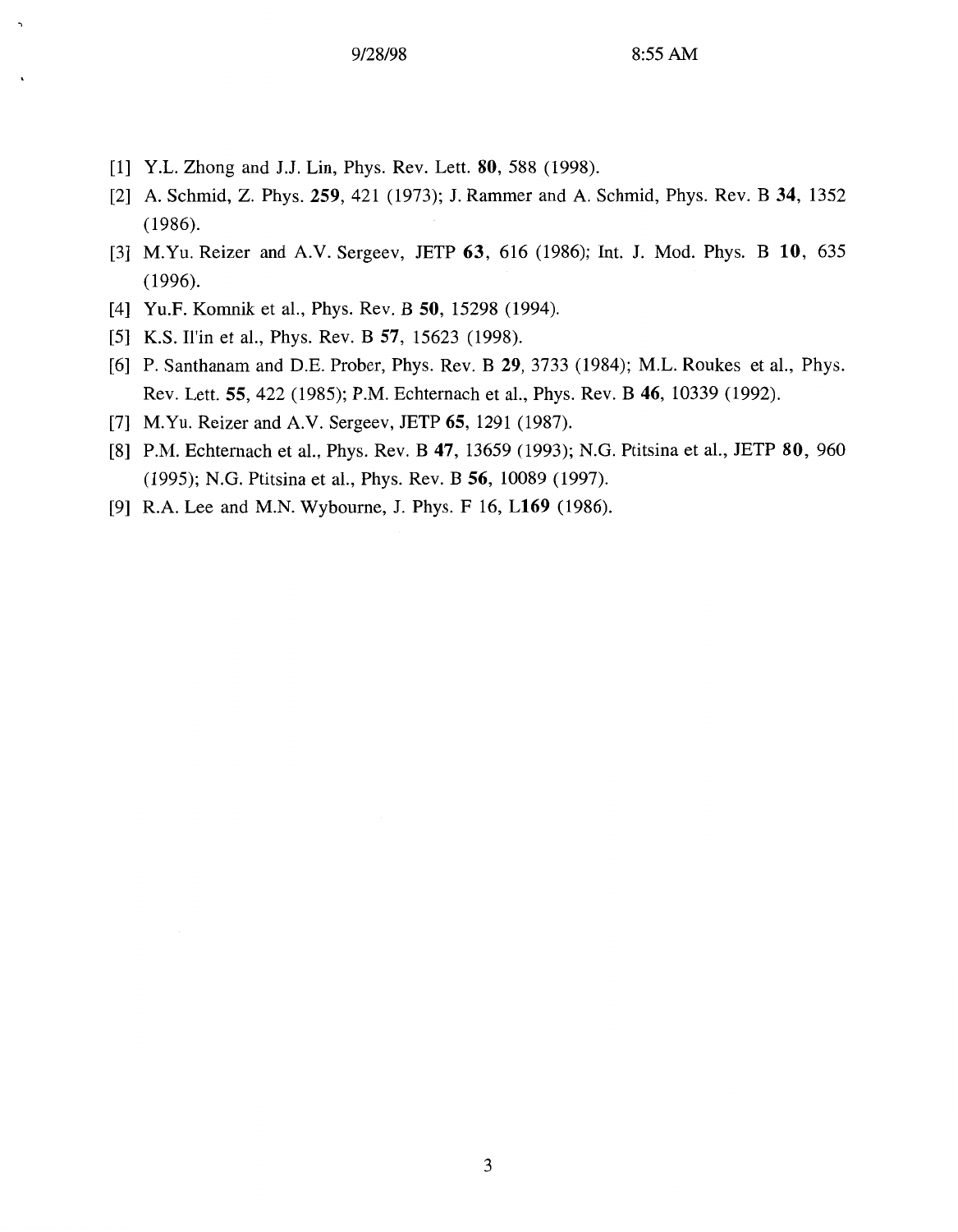<span id="page-3-0"></span>

B.S. Karasik and A.V. Sergeev, PRL

Fig. 1